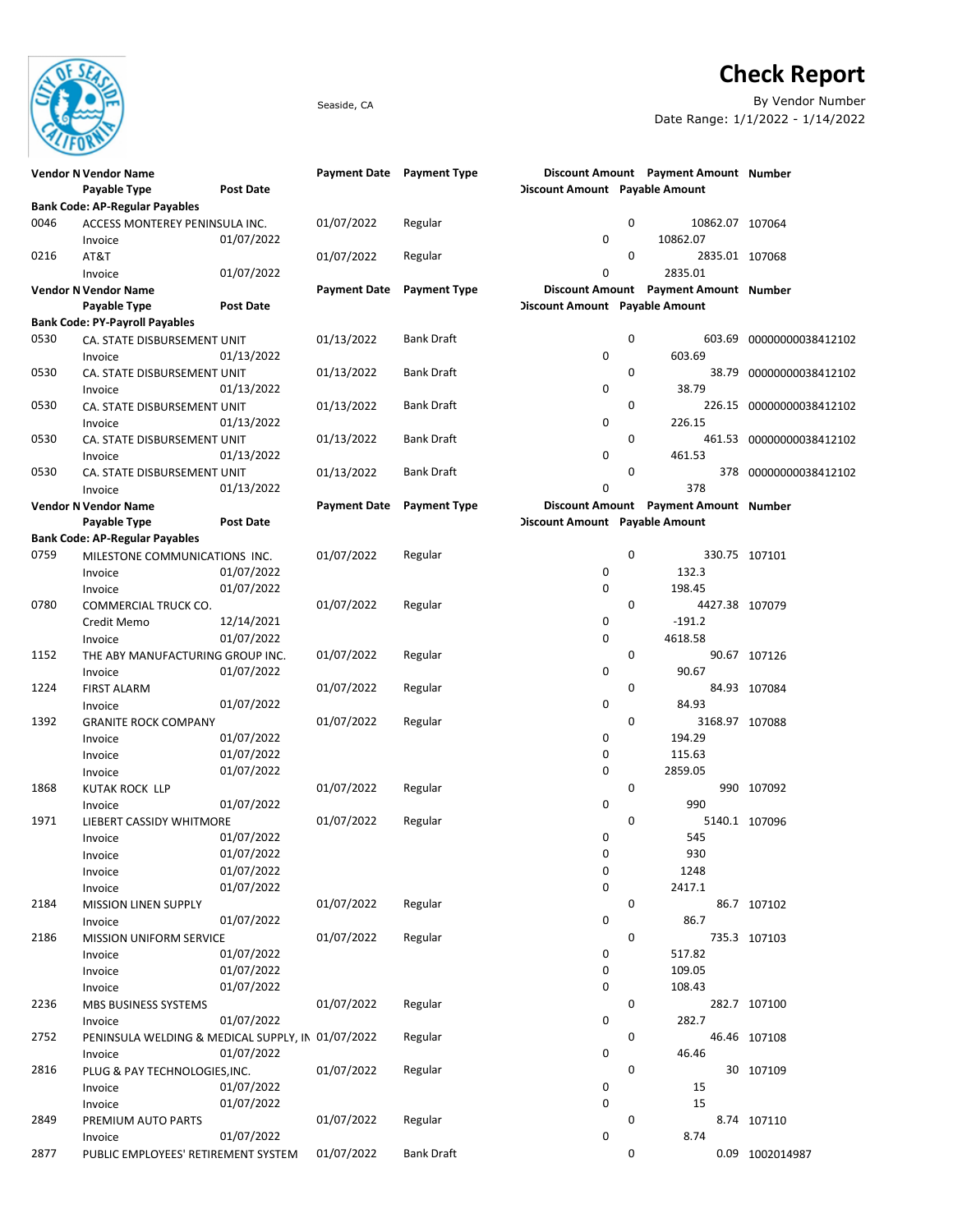|      | Invoice                                     | 12/16/2021       |                                  |                     | 0                              |             | 0.09                                  |                      |
|------|---------------------------------------------|------------------|----------------------------------|---------------------|--------------------------------|-------------|---------------------------------------|----------------------|
| 2877 | PUBLIC EMPLOYEES' RETIREMENT SYSTEM         |                  | 01/07/2022                       | <b>Bank Draft</b>   |                                | $\mathbf 0$ |                                       | 38.57 1002014987     |
|      | Debit Memo                                  | 12/16/2021       |                                  |                     | 0                              |             | 38.57                                 |                      |
| 2877 | PUBLIC EMPLOYEES' RETIREMENT SYSTEM         |                  | 01/07/2022                       | <b>Bank Draft</b>   |                                | 0           |                                       | 152.06 1002014987    |
|      | <b>Vendor N Vendor Name</b>                 |                  | <b>Payment Date</b>              | <b>Payment Type</b> |                                |             | Discount Amount Payment Amount Number |                      |
|      | Payable Type                                | <b>Post Date</b> |                                  |                     | Discount Amount Payable Amount |             |                                       |                      |
|      | Debit Memo                                  | 12/16/2021       |                                  |                     | O                              |             | 152.06                                |                      |
|      | <b>Vendor N Vendor Name</b>                 |                  | <b>Payment Date</b>              | <b>Payment Type</b> |                                |             | Discount Amount Payment Amount Number |                      |
|      | Payable Type                                | <b>Post Date</b> |                                  |                     | Discount Amount Payable Amount |             |                                       |                      |
|      | <b>Bank Code: PY-Payroll Payables</b>       |                  |                                  |                     |                                |             |                                       |                      |
| 2877 | PUBLIC EMPLOYEES' RETIREMENT SYSTEM         |                  | 01/07/2022                       | <b>Bank Draft</b>   |                                | $\mathbf 0$ |                                       | 129672.15 1002014987 |
|      | Invoice                                     | 12/16/2021       |                                  |                     | 0                              |             | 129672.15                             |                      |
|      | <b>Vendor N Vendor Name</b>                 |                  | <b>Payment Date</b>              | <b>Payment Type</b> |                                |             | Discount Amount Payment Amount Number |                      |
|      | Payable Type                                | <b>Post Date</b> |                                  |                     | Discount Amount Payable Amount |             |                                       |                      |
|      | <b>Bank Code: AP-Regular Payables</b>       |                  |                                  |                     |                                |             |                                       |                      |
| 2888 | PURE H20 INC.                               |                  | 01/07/2022                       | Regular             |                                | 0           |                                       | 65.54 107112         |
|      | Invoice                                     | 01/07/2022       |                                  |                     | 0                              |             | 65.54                                 |                      |
| 2946 | BECK'S SHOE STORE, INC                      |                  | 01/07/2022                       | Regular             |                                | 0           |                                       | 863.61 107071        |
|      | Invoice                                     | 01/07/2022       |                                  |                     | 0                              |             | 162.51                                |                      |
|      | Invoice                                     | 01/07/2022       |                                  |                     | 0                              |             | 241.44                                |                      |
|      | Invoice                                     | 01/07/2022       |                                  |                     | 0                              |             | 195.01                                |                      |
|      | Invoice                                     | 01/07/2022       |                                  |                     | 0                              |             | 134.65                                |                      |
|      |                                             | 01/07/2022       |                                  |                     | 0                              |             | 130                                   |                      |
|      | Invoice<br><b>Vendor N Vendor Name</b>      |                  | <b>Payment Date</b> Payment Type |                     |                                |             | Discount Amount Payment Amount Number |                      |
|      | Payable Type                                | <b>Post Date</b> |                                  |                     | Discount Amount Payable Amount |             |                                       |                      |
|      | <b>Bank Code: PY-Payroll Payables</b>       |                  |                                  |                     |                                |             |                                       |                      |
| 3138 | SEASIDE EMPLOYEES ASSN                      |                  | 01/05/2022                       | <b>Bank Draft</b>   |                                | 0           | 10                                    | 000004475453         |
|      |                                             | 12/21/2021       |                                  |                     | 0                              |             | 10                                    |                      |
| 3138 | Debit Memo<br>SEASIDE EMPLOYEES ASSN        |                  | 01/05/2022                       | <b>Bank Draft</b>   |                                | 0           | 205                                   | 000004475453         |
|      |                                             | 12/16/2021       |                                  |                     | 0                              |             | 205                                   |                      |
|      | Invoice                                     |                  |                                  |                     |                                | 0           |                                       |                      |
| 3138 | SEASIDE EMPLOYEES ASSN                      |                  | 01/05/2022                       | <b>Bank Draft</b>   |                                |             | 205                                   | 000004475453         |
|      | Invoice                                     | 12/02/2021       |                                  |                     | 0                              |             | 205                                   |                      |
| 3153 | SEASIDE MANAGEMENT ASSN                     |                  | 01/05/2022                       | <b>Bank Draft</b>   |                                | 0           | 15                                    | 000004475454         |
|      | Invoice                                     | 12/02/2021       |                                  |                     | 0                              |             | 15                                    |                      |
| 3153 | SEASIDE MANAGEMENT ASSN                     |                  | 01/05/2022                       | <b>Bank Draft</b>   |                                | $\mathbf 0$ |                                       | 15 000004475454      |
|      | Invoice                                     | 12/16/2021       |                                  |                     | 0                              |             | 15                                    |                      |
|      | <b>Vendor N Vendor Name</b><br>Payable Type | <b>Post Date</b> | <b>Payment Date</b>              | <b>Payment Type</b> | Discount Amount Payable Amount |             | Discount Amount Payment Amount Number |                      |
|      |                                             |                  |                                  |                     |                                |             |                                       |                      |
|      |                                             |                  |                                  |                     |                                |             |                                       |                      |
|      | <b>Bank Code: AP-Regular Payables</b>       |                  |                                  |                     |                                |             |                                       |                      |
| 3211 | SHERWIN-WILLIAMS CO.                        |                  | 01/07/2022                       | Regular             |                                | 0           |                                       | 63.5 107118          |
|      | Invoice                                     | 01/07/2022       |                                  |                     | 0                              |             | 19.44                                 |                      |
|      | Invoice                                     | 01/07/2022       |                                  |                     | 0                              |             | 12.61                                 |                      |
|      | Invoice                                     | 01/07/2022       |                                  |                     | 0                              |             | 31.45                                 |                      |
| 3319 | <b>STAPLES ADVANTAGE</b>                    |                  | 01/07/2022                       | Regular             |                                | 0           | 1528.43 107122                        |                      |
|      | Invoice                                     | 01/07/2022       |                                  |                     | 0                              |             | 116.86                                |                      |
|      | Invoice                                     | 01/07/2022       |                                  |                     | 0                              |             | 80.04                                 |                      |
|      | Invoice                                     | 01/07/2022       |                                  |                     | 0                              |             | 57.88                                 |                      |
|      | Invoice                                     | 01/07/2022       |                                  |                     | 0                              |             | 64.16                                 |                      |
|      | Invoice                                     | 01/07/2022       |                                  |                     | 0                              |             | 141.65                                |                      |
|      | Credit Memo                                 | 12/15/2021       |                                  |                     | 0                              |             | $-12.77$                              |                      |
|      | Invoice                                     | 01/07/2022       |                                  |                     | 0                              |             | 246.09                                |                      |
|      | Invoice                                     | 01/07/2022       |                                  |                     | 0                              |             | 364.1                                 |                      |
|      | Invoice                                     | 01/07/2022       |                                  |                     | 0                              |             | 412.54                                |                      |
|      | Invoice                                     | 01/07/2022       |                                  |                     | 0                              |             | 57.88                                 |                      |
| 3595 | VAPOR CLEANERS, INC.                        |                  | 01/07/2022                       | Regular             |                                | 0           |                                       | 61.2 107129          |
|      | Invoice                                     | 01/07/2022       |                                  |                     | 0                              |             | 61.2                                  |                      |
| 4034 | CDW LLC                                     |                  | 01/07/2022                       | Regular             |                                | 0           | 3039.56 107073                        |                      |
|      | Invoice                                     | 01/07/2022       |                                  |                     | 0                              |             | 394.05                                |                      |
|      | Invoice                                     | 01/07/2022       |                                  |                     | 0                              |             | 394.05                                |                      |
|      | Invoice                                     | 01/07/2022       |                                  |                     | 0                              |             | 2251.46                               |                      |
| 4222 | HARRIS & ASSOCIATES, INC.                   |                  | 01/07/2022                       | Regular             |                                | 0           | 14419.24 107089                       |                      |
|      | Invoice                                     | 01/07/2022       |                                  |                     | 0                              |             | 14419.24                              |                      |
| 4487 | PTS COMMUNICATIONS                          |                  | 01/07/2022                       | Regular             |                                | 0           |                                       | 56 107111            |
|      | Invoice                                     | 01/07/2022       |                                  |                     | 0                              |             | 28                                    |                      |
|      | Invoice                                     | 01/07/2022       |                                  |                     | 0                              |             | 28                                    |                      |
| 4560 | <b>LAUREL CONTE</b>                         |                  | 01/07/2022                       | Regular             |                                | 0           | 5725.66 107094                        |                      |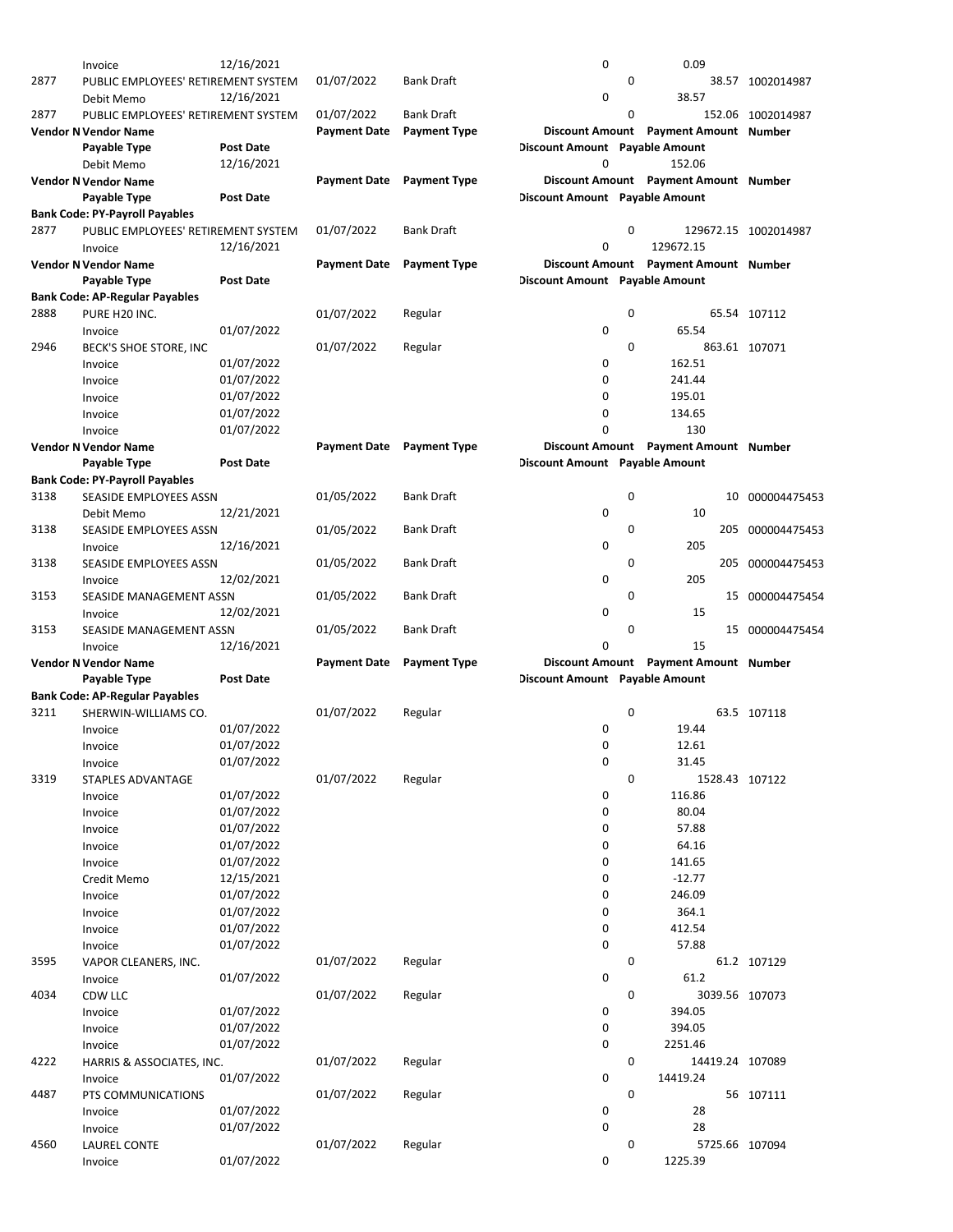|      | Invoice                                        | 01/07/2022       |                     |                     | 0                              |   | 1450                                  |                      |
|------|------------------------------------------------|------------------|---------------------|---------------------|--------------------------------|---|---------------------------------------|----------------------|
|      | Invoice                                        | 01/07/2022       |                     |                     | 0                              |   | 950                                   |                      |
|      | Invoice                                        | 01/07/2022       |                     |                     | 0                              |   | 700                                   |                      |
|      |                                                |                  |                     |                     |                                |   |                                       |                      |
|      | Invoice                                        | 01/07/2022       |                     |                     | 0                              |   | 1400.27                               |                      |
| 4892 | <b>EDGES ELECTRICAL GROUP</b>                  |                  | 01/07/2022          | Regular             |                                | 0 |                                       | 451.11 107082        |
|      | Invoice                                        | 01/07/2022       |                     |                     | 0                              |   | 24.63                                 |                      |
|      | Invoice                                        | 01/07/2022       |                     |                     | 0                              |   | 162.47                                |                      |
|      | Invoice                                        | 01/07/2022       |                     |                     | 0                              |   | 88                                    |                      |
|      | Invoice                                        | 01/07/2022       |                     |                     | 0                              |   | 176.01                                |                      |
|      |                                                |                  |                     |                     |                                |   |                                       |                      |
| 4970 | <b>WHITSON ENGINEERS</b>                       |                  | 01/07/2022          | Regular             |                                | 0 |                                       | 2212.5 107134        |
|      | Invoice                                        | 01/07/2022       |                     |                     | $\mathbf 0$                    |   | 2212.5                                |                      |
| 5126 | CENTRAL COAST GLASS & WINDOW CO., INC          |                  | 01/07/2022          | Regular             |                                | 0 |                                       | 863.08 107074        |
|      | Invoice                                        | 01/07/2022       |                     |                     | 0                              |   | 863.08                                |                      |
|      | <b>Vendor N Vendor Name</b>                    |                  | <b>Payment Date</b> | <b>Payment Type</b> |                                |   | Discount Amount Payment Amount Number |                      |
|      | Payable Type                                   | <b>Post Date</b> |                     |                     | Discount Amount Payable Amount |   |                                       |                      |
|      |                                                |                  |                     |                     |                                |   |                                       |                      |
| 5198 | <b>GOLDEN STATE PORTABLES</b>                  |                  | 01/07/2022          | Regular             |                                | 0 | 2296.36 107087                        |                      |
|      | Invoice                                        | 01/07/2022       |                     |                     | 0                              |   | 2166                                  |                      |
|      | Invoice                                        | 01/07/2022       |                     |                     | 0                              |   | 130.36                                |                      |
|      | <b>Vendor N Vendor Name</b>                    |                  | <b>Payment Date</b> | Payment Type        |                                |   | Discount Amount Payment Amount Number |                      |
|      | Payable Type                                   | <b>Post Date</b> |                     |                     | Discount Amount Payable Amount |   |                                       |                      |
|      | <b>Bank Code: PY-Payroll Payables</b>          |                  |                     |                     |                                |   |                                       |                      |
|      |                                                |                  |                     |                     |                                |   |                                       |                      |
| 5266 | INTL ASSOC OF FIREFIGHTER                      |                  | 01/05/2022          | <b>Bank Draft</b>   |                                | 0 | 1200                                  | 000004475452         |
|      | Invoice                                        | 12/16/2021       |                     |                     | 0                              |   | 1200                                  |                      |
| 5266 | INTL ASSOC OF FIREFIGHTER                      |                  | 01/05/2022          | <b>Bank Draft</b>   |                                | 0 | 1200                                  | 000004475452         |
|      | Invoice                                        | 12/02/2021       |                     |                     | 0                              |   | 1200                                  |                      |
| 5267 | <b>SEASIDE POLICE</b>                          |                  | 01/05/2022          | <b>Bank Draft</b>   |                                | 0 |                                       | 1839.2 000004475455  |
|      |                                                |                  |                     |                     |                                |   |                                       |                      |
|      | Invoice                                        | 12/02/2021       |                     |                     | 0                              |   | 1839.2                                |                      |
| 5267 | <b>SEASIDE POLICE</b>                          |                  | 01/05/2022          | <b>Bank Draft</b>   |                                | 0 |                                       | 1839.2 000004475455  |
|      | Invoice                                        | 12/16/2021       |                     |                     | 0                              |   | 1839.2                                |                      |
|      | <b>Vendor N Vendor Name</b>                    |                  | <b>Payment Date</b> | <b>Payment Type</b> |                                |   | Discount Amount Payment Amount Number |                      |
|      | Payable Type                                   | <b>Post Date</b> |                     |                     | Discount Amount Payable Amount |   |                                       |                      |
|      | <b>Bank Code: AP-Regular Payables</b>          |                  |                     |                     |                                |   |                                       |                      |
|      |                                                |                  |                     |                     |                                |   |                                       |                      |
| 5475 | <b>TERRYBERRY</b>                              |                  | 01/07/2022          | Regular             |                                | 0 |                                       | 439.15 107125        |
|      |                                                | 01/07/2022       |                     |                     | $\mathbf 0$                    |   |                                       |                      |
|      | Invoice                                        |                  |                     |                     |                                |   | 439.15                                |                      |
|      | <b>Vendor N Vendor Name</b>                    |                  | <b>Payment Date</b> | <b>Payment Type</b> |                                |   | Discount Amount Payment Amount Number |                      |
|      |                                                | <b>Post Date</b> |                     |                     |                                |   |                                       |                      |
|      | Payable Type                                   |                  |                     |                     | Discount Amount Payable Amount |   |                                       |                      |
|      | <b>Bank Code: PY-Payroll Payables</b>          |                  |                     |                     |                                |   |                                       |                      |
| 5705 | PUBLIC AGENCY RETIREMENT SERVICES              |                  | 01/05/2022          | <b>Bank Draft</b>   |                                | 0 |                                       | 1165.25 000004475442 |
|      | Invoice                                        | 12/08/2021       |                     |                     | 0                              |   | 1165.25                               |                      |
|      | <b>Vendor N Vendor Name</b>                    |                  | <b>Payment Date</b> | <b>Payment Type</b> |                                |   | Discount Amount Payment Amount Number |                      |
|      | Payable Type                                   | <b>Post Date</b> |                     |                     | Discount Amount Payable Amount |   |                                       |                      |
|      |                                                |                  |                     |                     |                                |   |                                       |                      |
|      | <b>Bank Code: AP-Regular Payables</b>          |                  |                     |                     |                                |   |                                       |                      |
| 6197 | U.S. BANK EQUIPMENT FINANCE                    |                  | 01/07/2022          | Regular             |                                | 0 |                                       | 125.71 107128        |
|      | Invoice                                        | 01/07/2022       |                     |                     | $\mathbf 0$                    |   | 125.71                                |                      |
| 6306 | <b>GAVILAN PEST CONTROL</b>                    |                  | 01/07/2022          | Regular             |                                | 0 |                                       | 65 107085            |
|      | Invoice                                        | 01/07/2022       |                     |                     | 0                              |   | 65                                    |                      |
|      |                                                |                  |                     |                     |                                | 0 |                                       |                      |
| 6553 | COMCAST                                        |                  | 01/07/2022          | Regular             |                                |   |                                       | 730.94 107077        |
|      | Invoice                                        | 01/07/2022       |                     |                     | 0                              |   | 420.88                                |                      |
|      | Invoice                                        | 01/07/2022       |                     |                     | 0                              |   | 310.06                                |                      |
| 6664 | <b>QUALITY WATER ENTERPRISES INC</b>           |                  | 01/07/2022          | Regular             |                                | 0 |                                       | 284 107113           |
|      | Invoice                                        | 01/07/2022       |                     |                     | 0                              |   | 284                                   |                      |
|      |                                                |                  | 01/07/2022          |                     |                                | 0 |                                       |                      |
| 6671 | <b>VERIZON WIRELESS</b>                        |                  |                     | Regular             |                                |   |                                       | 640.64 107130        |
|      | Invoice                                        | 01/07/2022       |                     |                     | 0                              |   | 37                                    |                      |
|      | Invoice                                        | 01/07/2022       |                     |                     | 0                              |   | 84.49                                 |                      |
|      | Invoice                                        | 01/07/2022       |                     |                     | 0                              |   | 51.16                                 |                      |
|      | Invoice                                        | 01/07/2022       |                     |                     | 0                              |   | 279.3                                 |                      |
|      | Invoice                                        | 01/07/2022       |                     |                     | 0                              |   | 188.69                                |                      |
| 6747 |                                                |                  | 01/07/2022          |                     |                                | 0 |                                       |                      |
|      | <b>AT&amp;T MOBILITY</b>                       |                  |                     | Regular             |                                |   |                                       | 323.78 107069        |
|      | Invoice                                        | 01/07/2022       |                     |                     | 0                              |   | 117.93                                |                      |
|      | Invoice                                        | 01/07/2022       |                     |                     | 0                              |   | 205.85                                |                      |
| 6936 | <b>SWRCB</b>                                   |                  | 01/07/2022          | Regular             |                                | 0 | 6555.24 107124                        |                      |
|      | Invoice                                        | 01/07/2022       |                     |                     | 0                              |   | 6555.24                               |                      |
|      | <b>Vendor N Vendor Name</b>                    |                  | <b>Payment Date</b> | <b>Payment Type</b> |                                |   | Discount Amount Payment Amount Number |                      |
|      |                                                |                  |                     |                     |                                |   |                                       |                      |
|      | Payable Type                                   | <b>Post Date</b> |                     |                     | Discount Amount Payable Amount |   |                                       |                      |
|      | <b>Bank Code: PY-Payroll Payables</b>          |                  |                     |                     |                                |   |                                       |                      |
| 7124 | U.S. BANK N.A. - PARS ARS 457 & SRP<br>Invoice | 12/02/2021       | 01/05/2022          | <b>Bank Draft</b>   | $\mathbf 0$                    | 0 | 94.84                                 | 94.84 000004475154   |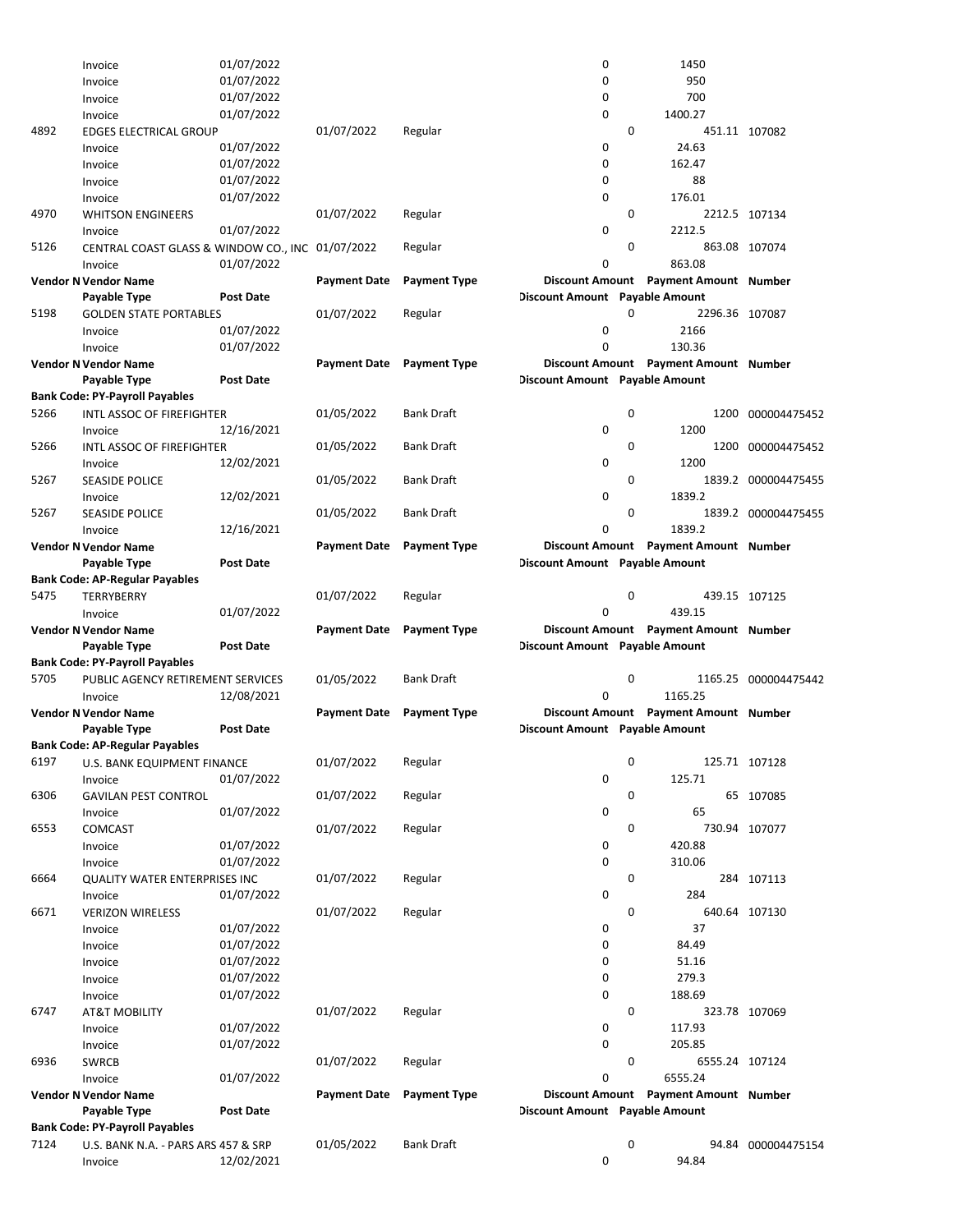| 7124 | U.S. BANK N.A. - PARS ARS 457 & SRP                           |                  | 01/05/2022          | <b>Bank Draft</b>   |                                | 0 |                                               | 2740.18 000004475154 |
|------|---------------------------------------------------------------|------------------|---------------------|---------------------|--------------------------------|---|-----------------------------------------------|----------------------|
|      | Invoice                                                       | 12/30/2021       |                     |                     | $\pmb{0}$                      |   | 2740.18                                       |                      |
| 7124 | U.S. BANK N.A. - PARS ARS 457 & SRP                           |                  | 01/05/2022          | Bank Draft          |                                | 0 |                                               | 2714.27 000004475154 |
| 7124 | Invoice                                                       | 12/16/2021       |                     |                     | 0                              | 0 | 2714.27                                       |                      |
|      | U.S. BANK N.A. - PARS ARS 457 & SRP<br>Invoice                | 12/02/2021       | 01/05/2022          | Bank Draft          | 0                              |   | 2718.1                                        | 2718.1 000004475154  |
| 7124 | U.S. BANK N.A. - PARS ARS 457 & SRP                           |                  | 01/05/2022          | Bank Draft          |                                | 0 |                                               | 3222.26 000004475444 |
|      | Invoice                                                       | 12/02/2021       |                     |                     | 0                              |   | 3222.26                                       |                      |
| 7124 | U.S. BANK N.A. - PARS ARS 457 & SRP                           |                  | 01/05/2022          | Bank Draft          |                                | 0 |                                               | 3224.04 000004475444 |
|      | Invoice                                                       | 12/16/2021       |                     |                     | 0                              |   | 3224.04                                       |                      |
| 7124 | U.S. BANK N.A. - PARS ARS 457 & SRP                           |                  | 01/05/2022          | Bank Draft          |                                | 0 |                                               | 3231.78 000004475444 |
|      | Invoice                                                       | 12/30/2021       |                     |                     | 0                              |   | 3231.78                                       |                      |
| 7124 | U.S. BANK N.A. - PARS ARS 457 & SRP                           |                  | 01/05/2022          | Bank Draft          |                                | 0 |                                               | -4020 000004475444   |
|      | Credit Memo                                                   | 12/30/2021       |                     |                     | 0                              |   | $-4020$                                       |                      |
|      | <b>Vendor N Vendor Name</b>                                   |                  | <b>Payment Date</b> | <b>Payment Type</b> |                                |   | Discount Amount Payment Amount Number         |                      |
|      | Payable Type                                                  | <b>Post Date</b> |                     |                     | Discount Amount Payable Amount |   |                                               |                      |
|      | <b>Bank Code: AP-Regular Payables</b>                         |                  |                     |                     |                                |   |                                               |                      |
| 7135 | MONTEREY SANITARY SUPPLY, INC.                                |                  | 01/07/2022          | Regular             |                                | 0 |                                               | 105.68 107105        |
|      | Invoice                                                       | 01/07/2022       |                     |                     | 0                              |   | 105.68                                        |                      |
| 7209 | <b>SESAC</b>                                                  |                  | 01/07/2022          | Regular             |                                | 0 |                                               | 1025 107117          |
|      | Invoice                                                       | 01/07/2022       |                     |                     | 0                              |   | 1025                                          |                      |
| 7644 | <b>COMCAST BUSINESS</b>                                       |                  | 01/07/2022          | Regular             |                                | 0 | 4911.11 107078                                |                      |
|      | Invoice                                                       | 01/07/2022       |                     |                     | 0                              |   | 4911.11                                       |                      |
| 7910 | <b>KOFF &amp; ASSOCIATES</b>                                  |                  | 01/07/2022          | Regular             |                                | 0 |                                               | 3265 107091          |
|      | Invoice                                                       | 01/07/2022       |                     | <b>Payment Type</b> | 0                              |   | 3265<br>Discount Amount Payment Amount Number |                      |
|      | <b>Vendor N Vendor Name</b><br>Payable Type                   | <b>Post Date</b> | <b>Payment Date</b> |                     | Discount Amount Payable Amount |   |                                               |                      |
|      | <b>Bank Code: PY-Payroll Payables</b>                         |                  |                     |                     |                                |   |                                               |                      |
| 7958 | <b>MCSIG</b>                                                  |                  | 01/03/2022          | Bank Draft          |                                | 0 |                                               | -2672 b884dd7bb0     |
|      | Credit Memo                                                   | 12/31/2021       |                     |                     | 0                              |   | $-2672$                                       |                      |
| 7958 | <b>MCSIG</b>                                                  |                  | 01/03/2022          | Bank Draft          |                                | 0 | 49                                            | b884dd7bb0           |
|      | Debit Memo                                                    | 12/31/2021       |                     |                     | 0                              |   | 49                                            |                      |
| 7958 | <b>MCSIG</b>                                                  |                  | 01/03/2022          | Bank Draft          |                                | 0 |                                               | 140111.4 b884dd7bb0  |
|      | Invoice                                                       | 12/16/2021       |                     |                     | 0                              |   | 140111.4                                      |                      |
| 7958 | <b>MCSIG</b>                                                  |                  | 01/03/2022          | Bank Draft          |                                | 0 |                                               | -9427 b884dd7bb0     |
|      | Credit Memo                                                   | 12/30/2021       |                     |                     | 0                              |   | $-9427$                                       |                      |
| 7958 | <b>MCSIG</b>                                                  |                  | 01/03/2022          | Bank Draft          |                                | 0 |                                               | 99 b884dd7bb0        |
|      | Debit Memo                                                    | 12/31/2021       |                     |                     | 0                              |   | 99                                            |                      |
| 7958 | <b>MCSIG</b>                                                  |                  | 01/03/2022          | <b>Bank Draft</b>   |                                | 0 |                                               | -1410.5 b884dd7bb0   |
|      | Credit Memo                                                   | 12/16/2021       |                     |                     | 0                              |   | $-1410.5$                                     |                      |
| 7958 | <b>MCSIG</b>                                                  |                  | 01/03/2022          | <b>Bank Draft</b>   |                                | 0 |                                               | -2137.5 b884dd7bb0   |
|      | Credit Memo                                                   | 12/16/2021       |                     |                     | 0                              |   | $-2137.5$                                     |                      |
| 7958 | <b>MCSIG</b>                                                  |                  | 01/03/2022          | Bank Draft          |                                | 0 |                                               | -1089 b884dd7bb0     |
|      | Credit Memo                                                   | 12/31/2021       |                     |                     | 0                              |   | $-1089$                                       |                      |
| 7958 | <b>MCSIG</b>                                                  |                  | 01/03/2022          | Bank Draft          | 0                              | 0 | 62687                                         | 62687 b884dd7bb0     |
| 7958 | Debit Memo<br><b>MCSIG</b>                                    | 12/31/2021       | 01/03/2022          | Bank Draft          |                                | 0 |                                               | 2821 b884dd7bb0      |
|      | Debit Memo                                                    | 12/31/2021       |                     |                     | 0                              |   | 2821                                          |                      |
| 7958 | <b>MCSIG</b>                                                  |                  | 01/03/2022          | Bank Draft          |                                | 0 |                                               | 146712.6 b884dd7bb0  |
|      | Invoice                                                       | 12/02/2021       |                     |                     | 0                              |   | 146712.6                                      |                      |
| 7958 | <b>MCSIG</b>                                                  |                  | 01/03/2022          | Bank Draft          |                                | 0 |                                               | 1089 b884dd7bb0      |
|      | Debit Memo                                                    | 12/31/2021       |                     |                     | 0                              |   | 1089                                          |                      |
|      | <b>Vendor N Vendor Name</b>                                   |                  | <b>Payment Date</b> | <b>Payment Type</b> |                                |   | Discount Amount Payment Amount Number         |                      |
|      | Payable Type                                                  | <b>Post Date</b> |                     |                     | Discount Amount Payable Amount |   |                                               |                      |
|      | <b>Bank Code: AP-Regular Payables</b>                         |                  |                     |                     |                                |   |                                               |                      |
| 8091 | <b>BADGER METER INC.</b>                                      |                  | 01/07/2022          | Regular             |                                | 0 |                                               | 711.11 107070        |
|      | Invoice                                                       | 01/07/2022       |                     |                     | 0                              |   | 711.11                                        |                      |
| 8273 | SMILE BUSINESS PRODUCTS, INC.                                 |                  | 01/07/2022          | Regular             |                                | 0 |                                               | 92.54 107120         |
|      | Invoice                                                       | 01/07/2022       |                     |                     | 0                              |   | 92.54                                         |                      |
|      | <b>Vendor N Vendor Name</b>                                   |                  | <b>Payment Date</b> | <b>Payment Type</b> |                                |   | Discount Amount Payment Amount Number         |                      |
|      | Payable Type                                                  | <b>Post Date</b> |                     |                     | Discount Amount Payable Amount |   |                                               |                      |
|      | <b>Bank Code: PY-Payroll Payables</b>                         |                  |                     |                     |                                |   |                                               |                      |
| 8308 | AMERICAN FIDELITY ADMINISTRATIVE SERVII 01/05/2022            |                  |                     | Bank Draft          |                                | 0 |                                               | 500 000004475443     |
| 8308 | Invoice<br>AMERICAN FIDELITY ADMINISTRATIVE SERVII 01/05/2022 | 12/23/2021       |                     | Bank Draft          | 0                              | 0 | 500                                           | 213.35 000004475445  |
|      | Invoice                                                       | 12/15/2021       |                     |                     | 0                              |   | 213.35                                        |                      |
|      | <b>Vendor N Vendor Name</b>                                   |                  | <b>Payment Date</b> | <b>Payment Type</b> |                                |   | Discount Amount Payment Amount Number         |                      |
|      |                                                               |                  |                     |                     |                                |   |                                               |                      |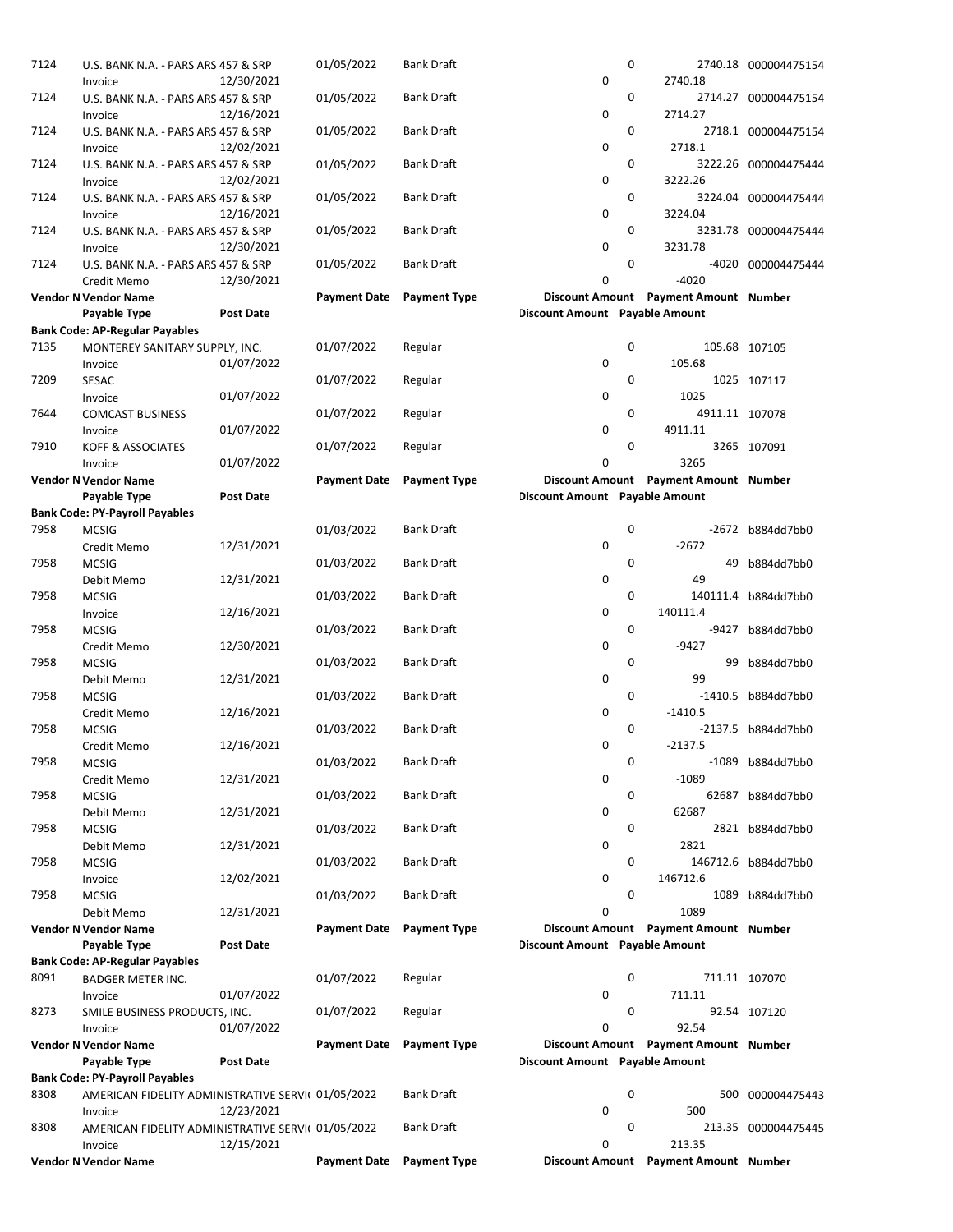|      | Payable Type                                       | <b>Post Date</b> |                     |                     | Discount Amount Payable Amount |             |                                       |               |
|------|----------------------------------------------------|------------------|---------------------|---------------------|--------------------------------|-------------|---------------------------------------|---------------|
|      | <b>Bank Code: AP-Regular Payables</b>              |                  |                     |                     |                                |             |                                       |               |
| 8380 | SPORTSENGINE INC.                                  |                  | 01/07/2022          | Regular             |                                | 0           |                                       | 111 107121    |
|      | Invoice                                            | 01/07/2022       |                     |                     | 0                              |             | 111                                   |               |
| 8669 | <b>NANCY BLACK</b>                                 |                  | 01/07/2022          | Regular             |                                | 0           |                                       | 2500 107106   |
|      | Invoice                                            | 01/07/2022       |                     |                     | 0                              |             | 2500                                  |               |
| 8892 |                                                    |                  | 01/07/2022          | Regular             |                                | 0           |                                       | 1350 107107   |
|      | NCI AFFILIATES, INC.                               |                  |                     |                     |                                |             |                                       |               |
|      | Invoice                                            | 01/07/2022       |                     |                     | 0                              |             | 1350                                  |               |
| 8970 | CI TECHNOLOGIES, INC.                              |                  | 01/07/2022          | Regular             |                                | 0           |                                       | 2488.8 107076 |
|      | Invoice                                            | 01/07/2022       |                     |                     | 0                              |             | 2488.8                                |               |
| 9106 | THE SOHAGI LAW GROUP                               |                  | 01/07/2022          | Regular             |                                | 0           |                                       | 2115 107127   |
|      | Invoice                                            | 01/07/2022       |                     |                     | 0                              |             | 2025                                  |               |
|      |                                                    | 01/07/2022       |                     |                     | 0                              |             | 90                                    |               |
|      | Invoice                                            |                  |                     |                     |                                |             |                                       |               |
| 9129 | LEBERTA NAOMI LORAL                                |                  | 01/07/2022          | Regular             |                                | 0           |                                       | 6000 107095   |
|      | Invoice                                            | 01/07/2022       |                     |                     | 0                              |             | 6000                                  |               |
| 9143 | GOLDEN STATE EMERGENCY VEHICLE SERVIC 01/07/2022   |                  |                     | Regular             |                                | 0           |                                       | 203.64 107086 |
|      | Invoice                                            | 01/07/2022       |                     |                     | 0                              |             | 203.64                                |               |
| 9212 | <b>WEX BANK</b>                                    |                  | 01/07/2022          | Regular             |                                | 0           |                                       | 224.51 107133 |
|      |                                                    |                  |                     |                     |                                |             |                                       |               |
|      | Invoice                                            | 01/07/2022       |                     |                     | 0                              |             | 224.51                                |               |
| 9307 | APPLEBY IMAGING, INC.                              |                  | 01/07/2022          | Regular             |                                | 0           | 2816.07 107067                        |               |
|      | Invoice                                            | 01/07/2022       |                     |                     | 0                              |             | 2816.07                               |               |
| 9313 | MANUEL L. LOPEZ & LINDA L. LOPEZ                   |                  | 01/07/2022          | Regular             |                                | 0           |                                       | 70 107099     |
|      | Invoice                                            | 01/07/2022       |                     |                     | 0                              |             | 70                                    |               |
| 9409 |                                                    |                  |                     |                     |                                | 0           |                                       |               |
|      | STURDY OIL COMPANY                                 |                  | 01/07/2022          | Regular             |                                |             |                                       | 6946.6 107123 |
|      | Invoice                                            | 01/07/2022       |                     |                     | 0                              |             | 6946.6                                |               |
| 9507 | WESTCLIFFE ENGINEERS, INC.                         |                  | 01/07/2022          | Regular             |                                | 0           |                                       | 16140 107131  |
|      | Invoice                                            | 01/07/2022       |                     |                     | 0                              |             | 10500                                 |               |
|      | Invoice                                            | 01/07/2022       |                     |                     | 0                              |             | 5640                                  |               |
| 9527 | MONTEREY BAY MILITARY HOUSING LLC                  |                  | 01/07/2022          | Regular             |                                | 0           |                                       | 11775 107104  |
|      |                                                    |                  |                     |                     |                                |             |                                       |               |
|      | Invoice                                            | 01/07/2022       |                     |                     | 0                              |             | 11775                                 |               |
| 9532 | MANGOLD PROPERTY MANAGEMENT, INC.                  |                  | 01/07/2022          | Regular             |                                | 0           |                                       | 4125 107098   |
|      | Invoice                                            | 01/07/2022       |                     |                     | 0                              |             | 4125                                  |               |
| 9573 | WESTON SOLUTIONS, INC.                             |                  | 01/07/2022          | Regular             |                                | 0           |                                       | 1988.9 107132 |
|      |                                                    | 01/07/2022       |                     |                     | 0                              |             | 1988.9                                |               |
|      | Invoice                                            |                  |                     |                     |                                |             |                                       |               |
| 9592 | SEASIDE HOUSING LP                                 |                  | 01/07/2022          | Regular             |                                | 0           |                                       | 24857 107116  |
|      | Invoice                                            | 01/07/2022       |                     |                     | 0                              |             | 12106                                 |               |
|      | Invoice                                            | 01/07/2022       |                     |                     | 0                              |             | 7939                                  |               |
|      | Invoice                                            | 01/07/2022       |                     |                     | 0                              |             | 4812                                  |               |
|      |                                                    |                  | 01/07/2022          |                     |                                | 0           |                                       |               |
| 9596 | AKSHAY HOLDINGS LLC                                |                  |                     | Regular             |                                |             |                                       | 8250 107065   |
|      | Invoice                                            | 01/07/2022       |                     |                     | 0                              |             | 8250                                  |               |
| 9638 | KAISER PREMIER LLC                                 |                  | 01/07/2022          | Regular             |                                | $\mathbf 0$ | 4318.44 107090                        |               |
|      | Invoice                                            | 01/07/2022       |                     |                     | 0                              |             | 4318.44                               |               |
| 9639 | CARDINALLI REALTY & PROPERTY MGMT CO, 01/07/2022   |                  |                     | Regular             |                                | 0           | 2512.62 107072                        |               |
|      | Invoice                                            | 01/07/2022       |                     |                     | 0                              |             | 2512.62                               |               |
|      |                                                    |                  |                     |                     |                                |             |                                       |               |
| 9645 | SILVER & WRIGHT, LLP                               |                  | 01/07/2022          | Regular             |                                | 0           | 16339.2 107119                        |               |
|      | Invoice                                            | 01/07/2022       |                     |                     | 0                              |             | 49                                    |               |
|      | Invoice                                            | 01/07/2022       |                     |                     | 0                              |             | 16290.2                               |               |
|      | <b>Vendor N Vendor Name</b>                        |                  | <b>Payment Date</b> | <b>Payment Type</b> |                                |             | Discount Amount Payment Amount Number |               |
|      | Payable Type                                       | Post Date        |                     |                     | Discount Amount Payable Amount |             |                                       |               |
|      |                                                    |                  | 01/07/2022          |                     |                                | 0           |                                       |               |
| 9647 | <b>CHRIS WHEELER</b>                               |                  |                     | Regular             |                                |             |                                       | 5520 107075   |
|      | Invoice                                            | 01/07/2022       |                     |                     | 0                              |             | 4100                                  |               |
|      | Invoice                                            | 01/07/2022       |                     |                     | 0                              |             | 1420                                  |               |
| 9652 | DEPARTMENT OF TOXIC SUBSTANCES CONTF 01/07/2022    |                  |                     | Regular             |                                | 0           | 1388.63 107081                        |               |
|      | Invoice                                            | 01/07/2022       |                     |                     | 0                              |             | 1388.63                               |               |
|      |                                                    |                  |                     |                     |                                | 0           |                                       |               |
| 9693 | LIFE-ASSIST, INC.                                  |                  | 01/07/2022          | Regular             |                                |             |                                       | 592.14 107097 |
|      | Invoice                                            | 01/07/2022       |                     |                     | 0                              |             | 592.14                                |               |
| 9715 | COSTAR REALTY INFORMATION, INC.                    |                  | 01/07/2022          | Regular             |                                | 0           |                                       | 455 107080    |
|      | Invoice                                            | 01/07/2022       |                     |                     | 0                              |             | 455                                   |               |
| 9728 | ZUMAR INDUSTRIES, INC.                             |                  | 01/07/2022          | Regular             |                                | 0           | 2204.06 107135                        |               |
|      |                                                    |                  |                     |                     |                                |             |                                       |               |
|      | Invoice                                            | 01/07/2022       |                     |                     | 0                              |             | 299.02                                |               |
|      | Invoice                                            | 01/07/2022       |                     |                     | 0                              |             | 1905.04                               |               |
| 9771 | REGENTS UNIVERSITY OF CALIFORNIA LOS AN 01/07/2022 |                  |                     | Regular             |                                | 0           |                                       | 3375 107115   |
|      | Invoice                                            | 01/07/2022       |                     |                     | 0                              |             | 3375                                  |               |
| 9772 | KYLE C. CHAN                                       |                  | 01/07/2022          | Regular             |                                | 0           |                                       | 13300 107093  |
|      |                                                    | 01/07/2022       |                     |                     | 0                              |             | 13300                                 |               |
|      | Invoice                                            |                  |                     |                     |                                |             |                                       |               |
| 9773 | RAPID PRINTERS, INC.                               |                  | 01/07/2022          | Regular             |                                | 0           | 4891.71 107114                        |               |
|      | Invoice                                            | 01/07/2022       |                     |                     | 0                              |             | 4891.71                               |               |